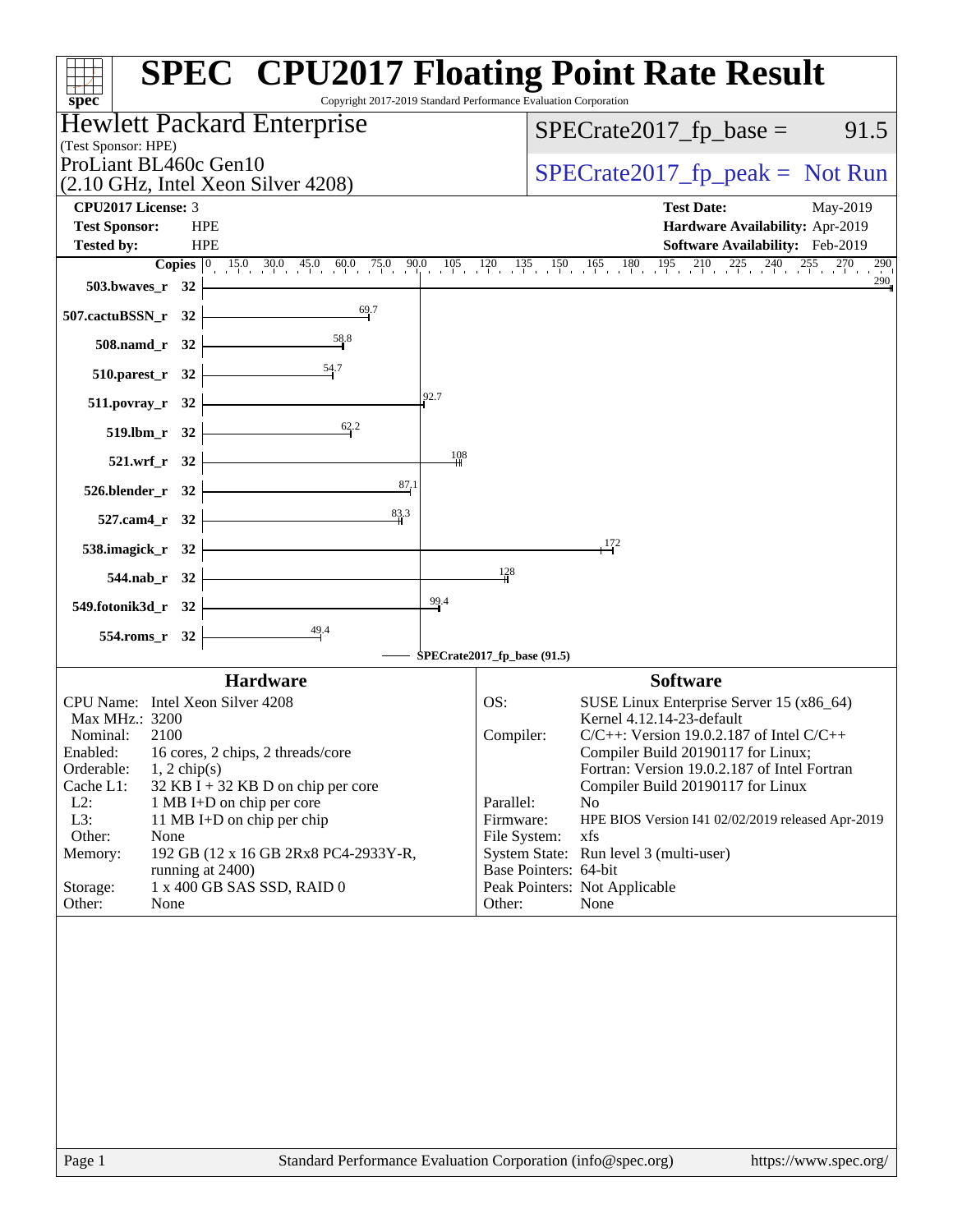Copyright 2017-2019 Standard Performance Evaluation Corporation

### Hewlett Packard Enterprise

(Test Sponsor: HPE)

(2.10 GHz, Intel Xeon Silver 4208)

 $SPECTate2017<sub>fp</sub> base = 91.5$ 

## ProLiant BL460c Gen10  $SPECTA = 2017$   $SpECrate2017$   $fp\_peak = Not Run$

**[CPU2017 License:](http://www.spec.org/auto/cpu2017/Docs/result-fields.html#CPU2017License)** 3 **[Test Date:](http://www.spec.org/auto/cpu2017/Docs/result-fields.html#TestDate)** May-2019 **[Test Sponsor:](http://www.spec.org/auto/cpu2017/Docs/result-fields.html#TestSponsor)** HPE **[Hardware Availability:](http://www.spec.org/auto/cpu2017/Docs/result-fields.html#HardwareAvailability)** Apr-2019 **[Tested by:](http://www.spec.org/auto/cpu2017/Docs/result-fields.html#Testedby)** HPE **[Software Availability:](http://www.spec.org/auto/cpu2017/Docs/result-fields.html#SoftwareAvailability)** Feb-2019

#### **[Results Table](http://www.spec.org/auto/cpu2017/Docs/result-fields.html#ResultsTable)**

| <b>Base</b>                                 |               |                | <b>Peak</b> |                |       |                |       |               |                |              |                |              |                |              |
|---------------------------------------------|---------------|----------------|-------------|----------------|-------|----------------|-------|---------------|----------------|--------------|----------------|--------------|----------------|--------------|
| <b>Benchmark</b>                            | <b>Copies</b> | <b>Seconds</b> | Ratio       | <b>Seconds</b> | Ratio | <b>Seconds</b> | Ratio | <b>Copies</b> | <b>Seconds</b> | <b>Ratio</b> | <b>Seconds</b> | <b>Ratio</b> | <b>Seconds</b> | <b>Ratio</b> |
| 503.bwayes r                                | 32            | 1111           | 289         | 1108           | 290   | 1107           | 290   |               |                |              |                |              |                |              |
| 507.cactuBSSN r                             | 32            | 581            | 69.7        | 580            | 69.8  | 582            | 69.6  |               |                |              |                |              |                |              |
| $508$ .namd $r$                             | 32            | 515            | 59.1        | 520            | 58.4  | 517            | 58.8  |               |                |              |                |              |                |              |
| 510.parest_r                                | 32            | 1529           | 54.8        | 1530           | 54.7  | 1536           | 54.5  |               |                |              |                |              |                |              |
| 511.povray_r                                | 32            | 804            | 93.0        | 806            | 92.7  | 806            | 92.7  |               |                |              |                |              |                |              |
| $519$ .lbm $r$                              | 32            | 542            | 62.2        | 542            | 62.2  | 543            | 62.1  |               |                |              |                |              |                |              |
| $521$ .wrf r                                | 32            | 665            | 108         | 660            | 109   | 673            | 106   |               |                |              |                |              |                |              |
| 526.blender r                               | 32            | 560            | 87.1        | 559            | 87.1  | 560            | 87.0  |               |                |              |                |              |                |              |
| 527.cam4 r                                  | 32            | 672            | 83.3        | 667            | 83.9  | 679            | 82.5  |               |                |              |                |              |                |              |
| 538.imagick_r                               | 32            | 462            | 172         | 475            | 167   | 462            | 172   |               |                |              |                |              |                |              |
| $544$ .nab r                                | 32            | 421            | 128         | 425            | 127   | 420            | 128   |               |                |              |                |              |                |              |
| 549.fotonik3d r                             | 32            | 1261           | 98.9        | 1254           | 99.4  | 1252           | 99.6  |               |                |              |                |              |                |              |
| $554$ .roms_r                               | 32            | 1028           | 49.4        | 1029           | 49.4  | 1028           | 49.4  |               |                |              |                |              |                |              |
| $SPECrate2017$ fp base =                    |               |                | 91.5        |                |       |                |       |               |                |              |                |              |                |              |
| $SPECrate2017_fp\_peak =$<br><b>Not Run</b> |               |                |             |                |       |                |       |               |                |              |                |              |                |              |
| $\mathbf{r}$ $\mathbf{r}$                   |               |                |             | .              |       |                |       |               | .              |              | $\bullet$      |              |                |              |

Results appear in the [order in which they were run.](http://www.spec.org/auto/cpu2017/Docs/result-fields.html#RunOrder) Bold underlined text [indicates a median measurement.](http://www.spec.org/auto/cpu2017/Docs/result-fields.html#Median)

#### **[Submit Notes](http://www.spec.org/auto/cpu2017/Docs/result-fields.html#SubmitNotes)**

 The numactl mechanism was used to bind copies to processors. The config file option 'submit' was used to generate numactl commands to bind each copy to a specific processor. For details, please see the config file.

### **[Operating System Notes](http://www.spec.org/auto/cpu2017/Docs/result-fields.html#OperatingSystemNotes)**

 Stack size set to unlimited using "ulimit -s unlimited" Transparent Huge Pages enabled by default Prior to runcpu invocation Filesystem page cache synced and cleared with: sync; echo 3 > /proc/sys/vm/drop\_caches runcpu command invoked through numactl i.e.: numactl --interleave=all runcpu <etc>

### **[General Notes](http://www.spec.org/auto/cpu2017/Docs/result-fields.html#GeneralNotes)**

Environment variables set by runcpu before the start of the run: LD\_LIBRARY\_PATH = "/home/cpu2017\_u2/lib/ia32:/home/cpu2017\_u2/lib/intel64"

 Binaries compiled on a system with 1x Intel Core i9-7900X CPU + 32GB RAM memory using Redhat Enterprise Linux 7.5 NA: The test sponsor attests, as of date of publication, that CVE-2017-5754 (Meltdown) is mitigated in the system as tested and documented.

**(Continued on next page)**

| Page 2 | Standard Performance Evaluation Corporation (info@spec.org) | https://www.spec.org/ |
|--------|-------------------------------------------------------------|-----------------------|
|--------|-------------------------------------------------------------|-----------------------|

**[spec](http://www.spec.org/)**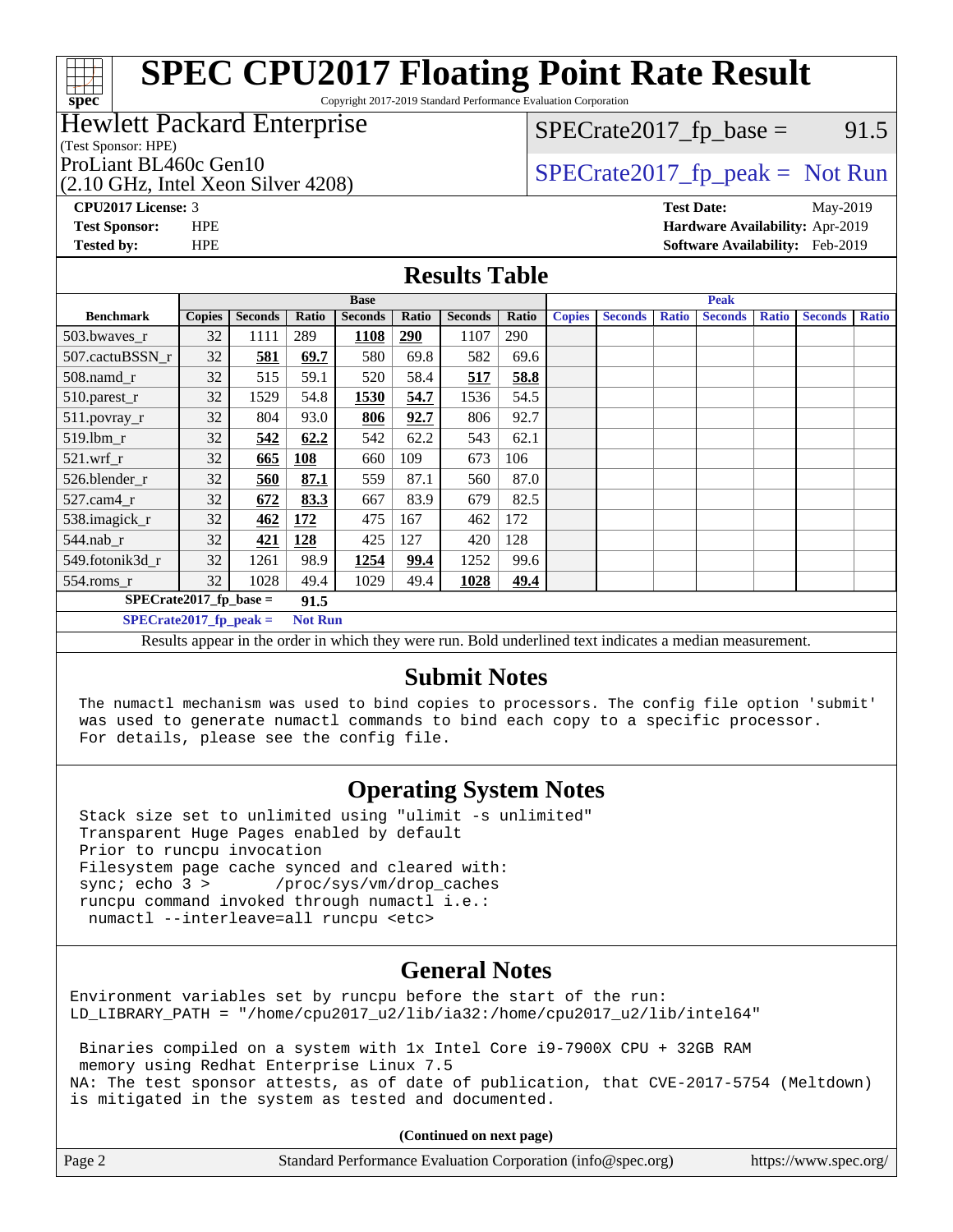Copyright 2017-2019 Standard Performance Evaluation Corporation

#### Hewlett Packard Enterprise

 $SPECTate2017<sub>fp</sub> base = 91.5$ 

(Test Sponsor: HPE)

(2.10 GHz, Intel Xeon Silver 4208)

ProLiant BL460c Gen10  $SPECTA 1208$   $S<sub>10</sub> C<sub>11</sub> C<sub>12</sub> C<sub>13</sub> C<sub>14</sub> C<sub>15</sub> C<sub>16</sub> C<sub>17</sub> C<sub>18</sub> C<sub>19</sub> C<sub>19</sub> C<sub>19</sub> C<sub>19</sub> C<sub>19</sub> C<sub>19</sub> C<sub>19</sub> C<sub>19</sub> C<sub>19</sub> C<sub>19</sub> C<sub>19</sub> C<sub>19</sub>$ 

**[spec](http://www.spec.org/)**

**[Tested by:](http://www.spec.org/auto/cpu2017/Docs/result-fields.html#Testedby)** HPE **[Software Availability:](http://www.spec.org/auto/cpu2017/Docs/result-fields.html#SoftwareAvailability)** Feb-2019

**[CPU2017 License:](http://www.spec.org/auto/cpu2017/Docs/result-fields.html#CPU2017License)** 3 **[Test Date:](http://www.spec.org/auto/cpu2017/Docs/result-fields.html#TestDate)** May-2019 **[Test Sponsor:](http://www.spec.org/auto/cpu2017/Docs/result-fields.html#TestSponsor)** HPE **[Hardware Availability:](http://www.spec.org/auto/cpu2017/Docs/result-fields.html#HardwareAvailability)** Apr-2019

#### **[General Notes \(Continued\)](http://www.spec.org/auto/cpu2017/Docs/result-fields.html#GeneralNotes)**

Yes: The test sponsor attests, as of date of publication, that CVE-2017-5753 (Spectre variant 1) is mitigated in the system as tested and documented. Yes: The test sponsor attests, as of date of publication, that CVE-2017-5715 (Spectre variant 2) is mitigated in the system as tested and documented.

#### **[Platform Notes](http://www.spec.org/auto/cpu2017/Docs/result-fields.html#PlatformNotes)**

Page 3 Standard Performance Evaluation Corporation [\(info@spec.org\)](mailto:info@spec.org) <https://www.spec.org/> BIOS Configuration: Thermal Configuration set to Maximum Cooling Memory Patrol Scrubbing set to Disabled LLC Prefetch set to Enabled LLC Dead Line Allocation set to Disabled Workload Profile set to General Throughput Compute Workload Profile set to Custom Energy/Performance Bias set to Balanced Performance Sysinfo program /home/cpu2017\_u2/bin/sysinfo Rev: r5974 of 2018-05-19 9bcde8f2999c33d61f64985e45859ea9 running on bl460-sles15-6252 Fri May 3 13:41:43 2019 SUT (System Under Test) info as seen by some common utilities. For more information on this section, see <https://www.spec.org/cpu2017/Docs/config.html#sysinfo> From /proc/cpuinfo model name : Intel(R) Xeon(R) Silver 4208 CPU @ 2.10GHz 2 "physical id"s (chips) 32 "processors" cores, siblings (Caution: counting these is hw and system dependent. The following excerpts from /proc/cpuinfo might not be reliable. Use with caution.) cpu cores : 8 siblings : 16 physical 0: cores 0 1 2 3 4 5 6 7 physical 1: cores 0 1 2 3 4 5 6 7 From lscpu: Architecture: x86\_64 CPU op-mode(s): 32-bit, 64-bit Byte Order: Little Endian  $CPU(s):$  32 On-line CPU(s) list: 0-31 Thread(s) per core: 2 Core(s) per socket: 8 Socket(s): 2 NUMA node(s): 2 Vendor ID: GenuineIntel CPU family: 6 **(Continued on next page)**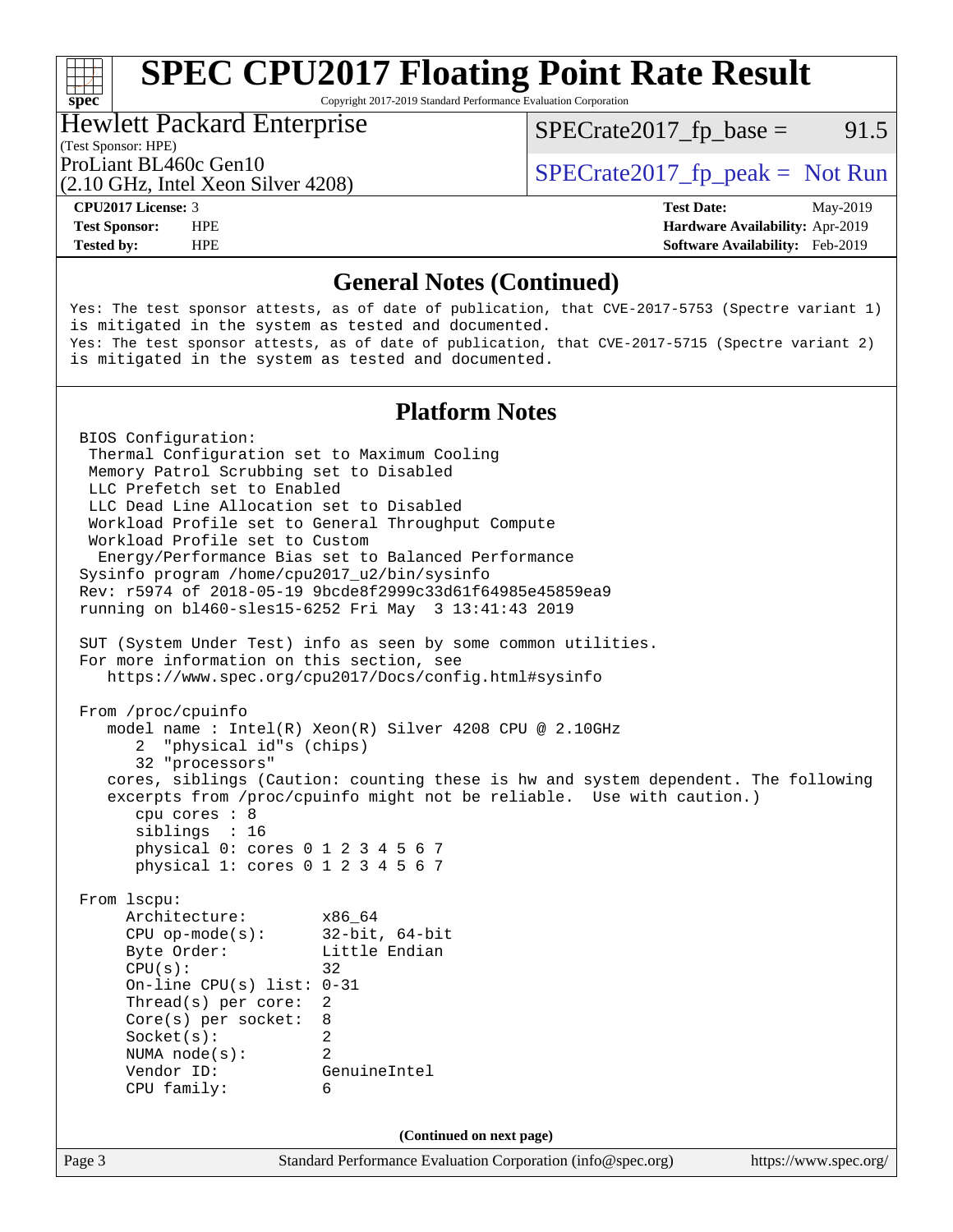Copyright 2017-2019 Standard Performance Evaluation Corporation

#### Hewlett Packard Enterprise

 $SPECTate2017<sub>fp</sub> base = 91.5$ 

(Test Sponsor: HPE) (2.10 GHz, Intel Xeon Silver 4208)

ProLiant BL460c Gen10  $SPECTA 1208$   $S<sub>10</sub> C<sub>11</sub> C<sub>12</sub> C<sub>13</sub> C<sub>14</sub> C<sub>15</sub> C<sub>16</sub> C<sub>17</sub> C<sub>18</sub> C<sub>19</sub> C<sub>19</sub> C<sub>19</sub> C<sub>19</sub> C<sub>19</sub> C<sub>19</sub> C<sub>19</sub> C<sub>19</sub> C<sub>19</sub> C<sub>19</sub> C<sub>19</sub> C<sub>19</sub>$ 

**[spec](http://www.spec.org/)**

a tim

**[CPU2017 License:](http://www.spec.org/auto/cpu2017/Docs/result-fields.html#CPU2017License)** 3 **[Test Date:](http://www.spec.org/auto/cpu2017/Docs/result-fields.html#TestDate)** May-2019 **[Test Sponsor:](http://www.spec.org/auto/cpu2017/Docs/result-fields.html#TestSponsor)** HPE **[Hardware Availability:](http://www.spec.org/auto/cpu2017/Docs/result-fields.html#HardwareAvailability)** Apr-2019 **[Tested by:](http://www.spec.org/auto/cpu2017/Docs/result-fields.html#Testedby)** HPE **[Software Availability:](http://www.spec.org/auto/cpu2017/Docs/result-fields.html#SoftwareAvailability)** Feb-2019

#### **[Platform Notes \(Continued\)](http://www.spec.org/auto/cpu2017/Docs/result-fields.html#PlatformNotes)**

Model: Model name: Intel(R) Xeon(R) Silver 4208 CPU @ 2.10GHz Stepping: CPU MHz: 2100.000 BogoMIPS: 4200.00 Virtualization: VT-x L1d cache: 32K L1i cache: 32K L2 cache: 1024K L3 cache: 11264K NUMA node0 CPU(s): 0-7,16-23 NUMA node1 CPU(s): 8-15,24-31 Flags: fpu vme de pse tsc msr pae mce cx8 apic sep mtrr pge mca cmov pat pse36 clflush dts acpi mmx fxsr sse sse2 ss ht tm pbe syscall nx pdpe1gb rdtscp lm constant\_tsc art arch\_perfmon pebs bts rep\_good nopl xtopology nonstop\_tsc cpuid aperfmperf tsc\_known\_freq pni pclmulqdq dtes64 monitor ds\_cpl vmx smx est tm2 ssse3 sdbg fma cx16 xtpr pdcm pcid dca sse4\_1 sse4\_2 x2apic movbe popcnt tsc\_deadline\_timer aes xsave avx f16c rdrand lahf\_lm abm 3dnowprefetch cpuid\_fault epb cat\_l3 cdp\_l3 invpcid\_single intel\_ppin mba tpr\_shadow vnmi flexpriority ept vpid fsgsbase tsc\_adjust bmi1 hle avx2 smep bmi2 erms invpcid rtm cqm mpx rdt\_a avx512f avx512dq rdseed adx smap clflushopt clwb intel\_pt avx512cd avx512bw avx512vl xsaveopt xsavec xgetbv1 xsaves cqm\_llc cqm\_occup\_llc cqm\_mbm\_total cqm\_mbm\_local ibpb ibrs stibp dtherm ida arat pln pts pku ospke avx512\_vnni arch\_capabilities ssbd

```
 /proc/cpuinfo cache data
cache size : 11264 KB
```
 From numactl --hardware WARNING: a numactl 'node' might or might not correspond to a physical chip. available: 2 nodes (0-1) node 0 cpus: 0 1 2 3 4 5 6 7 16 17 18 19 20 21 22 23 node 0 size: 96352 MB node 0 free: 95848 MB node 1 cpus: 8 9 10 11 12 13 14 15 24 25 26 27 28 29 30 31 node 1 size: 96735 MB node 1 free: 96400 MB node distances: node 0 1 0: 10 21 1: 21 10 From /proc/meminfo MemTotal: 197722204 kB HugePages\_Total: 0 Hugepagesize: 2048 kB From /etc/\*release\* /etc/\*version\*

**(Continued on next page)**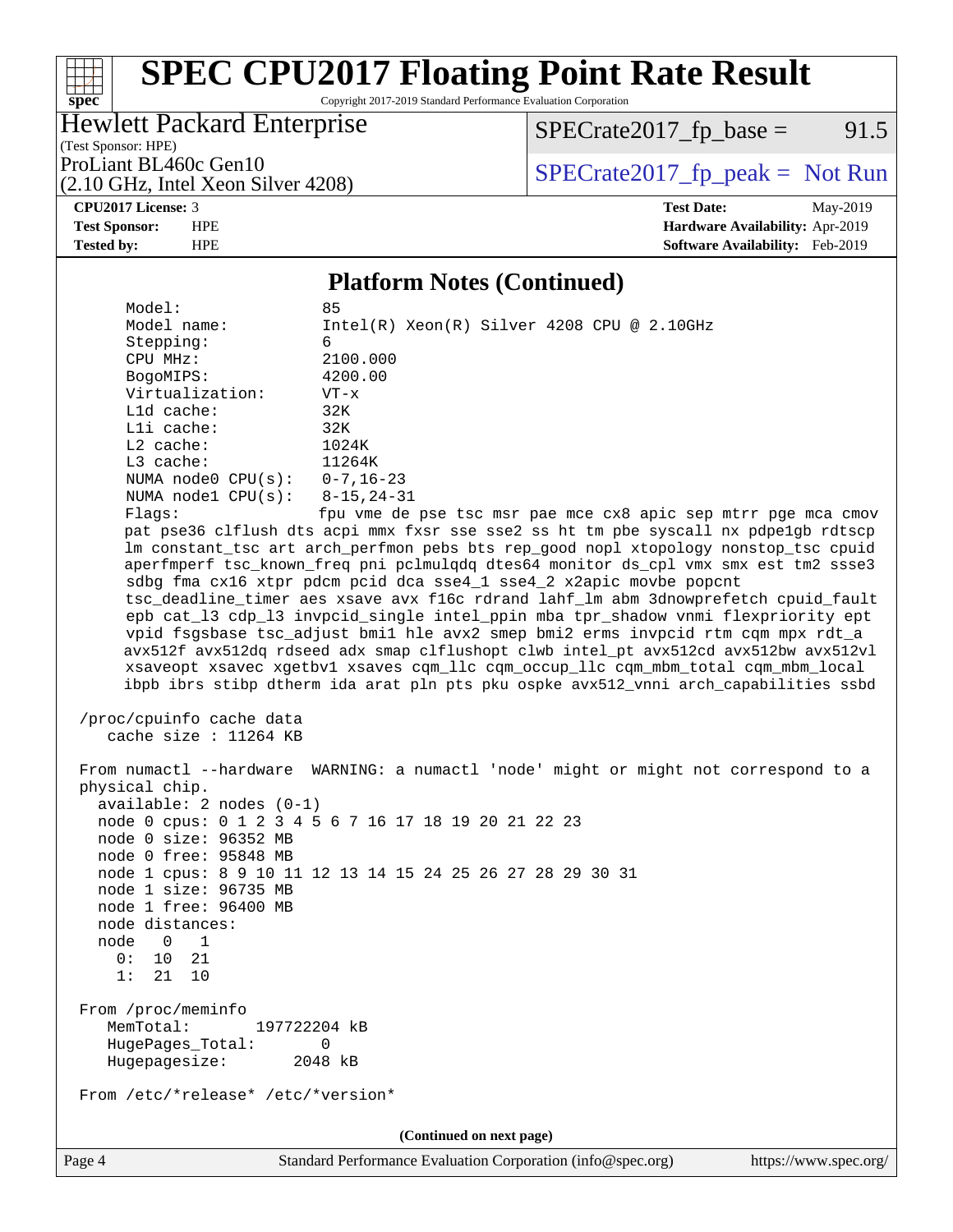#### **[spec](http://www.spec.org/) [SPEC CPU2017 Floating Point Rate Result](http://www.spec.org/auto/cpu2017/Docs/result-fields.html#SPECCPU2017FloatingPointRateResult)** Copyright 2017-2019 Standard Performance Evaluation Corporation

#### Hewlett Packard Enterprise

 $SPECTate2017<sub>fp</sub> base = 91.5$ 

(Test Sponsor: HPE) (2.10 GHz, Intel Xeon Silver 4208)

ProLiant BL460c Gen10  $SPECTA = 2017$   $SpECrate2017$   $fp\_peak = Not Run$ 

**[CPU2017 License:](http://www.spec.org/auto/cpu2017/Docs/result-fields.html#CPU2017License)** 3 **[Test Date:](http://www.spec.org/auto/cpu2017/Docs/result-fields.html#TestDate)** May-2019 **[Test Sponsor:](http://www.spec.org/auto/cpu2017/Docs/result-fields.html#TestSponsor)** HPE **[Hardware Availability:](http://www.spec.org/auto/cpu2017/Docs/result-fields.html#HardwareAvailability)** Apr-2019 **[Tested by:](http://www.spec.org/auto/cpu2017/Docs/result-fields.html#Testedby)** HPE **[Software Availability:](http://www.spec.org/auto/cpu2017/Docs/result-fields.html#SoftwareAvailability)** Feb-2019

#### **[Platform Notes \(Continued\)](http://www.spec.org/auto/cpu2017/Docs/result-fields.html#PlatformNotes)**

 os-release: NAME="SLES" VERSION="15" VERSION\_ID="15" PRETTY\_NAME="SUSE Linux Enterprise Server 15" ID="sles" ID\_LIKE="suse" ANSI\_COLOR="0;32" CPE\_NAME="cpe:/o:suse:sles:15" uname -a: Linux bl460-sles15-6252 4.12.14-23-default #1 SMP Tue May 29 21:04:44 UTC 2018 (cd0437b) x86\_64 x86\_64 x86\_64 GNU/Linux Kernel self-reported vulnerability status: CVE-2017-5754 (Meltdown): Not affected CVE-2017-5753 (Spectre variant 1): Mitigation: \_\_user pointer sanitization CVE-2017-5715 (Spectre variant 2): Mitigation: Indirect Branch Restricted Speculation, IBPB, IBRS\_FW run-level 3 May 3 13:40 SPEC is set to: /home/cpu2017\_u2 Filesystem Type Size Used Avail Use% Mounted on /dev/sda5 xfs 72G 43G 30G 59% /home Additional information from dmidecode follows. WARNING: Use caution when you interpret this section. The 'dmidecode' program reads system data which is "intended to allow hardware to be accurately determined", but the intent may not be met, as there are frequent changes to hardware, firmware, and the "DMTF SMBIOS" standard. BIOS HPE I41 02/02/2019 Memory: 4x UNKNOWN NOT AVAILABLE 12x UNKNOWN NOT AVAILABLE 16 GB 2 rank 2933, configured at 2400 (End of data from sysinfo program) **[Compiler Version Notes](http://www.spec.org/auto/cpu2017/Docs/result-fields.html#CompilerVersionNotes)** ==============================================================================  $CC$  519.1bm\_ $r(base)$  538.imagick\_ $r(base)$  544.nab\_ $r(base)$ ------------------------------------------------------------------------------ Intel(R) C Intel(R) 64 Compiler for applications running on Intel(R)  $64$ , Version 19.0.2.187 Build 20190117 Copyright (C) 1985-2019 Intel Corporation. All rights reserved.

**(Continued on next page)**

| Page 5 | Standard Performance Evaluation Corporation (info@spec.org) | https://www.spec.org/ |
|--------|-------------------------------------------------------------|-----------------------|
|--------|-------------------------------------------------------------|-----------------------|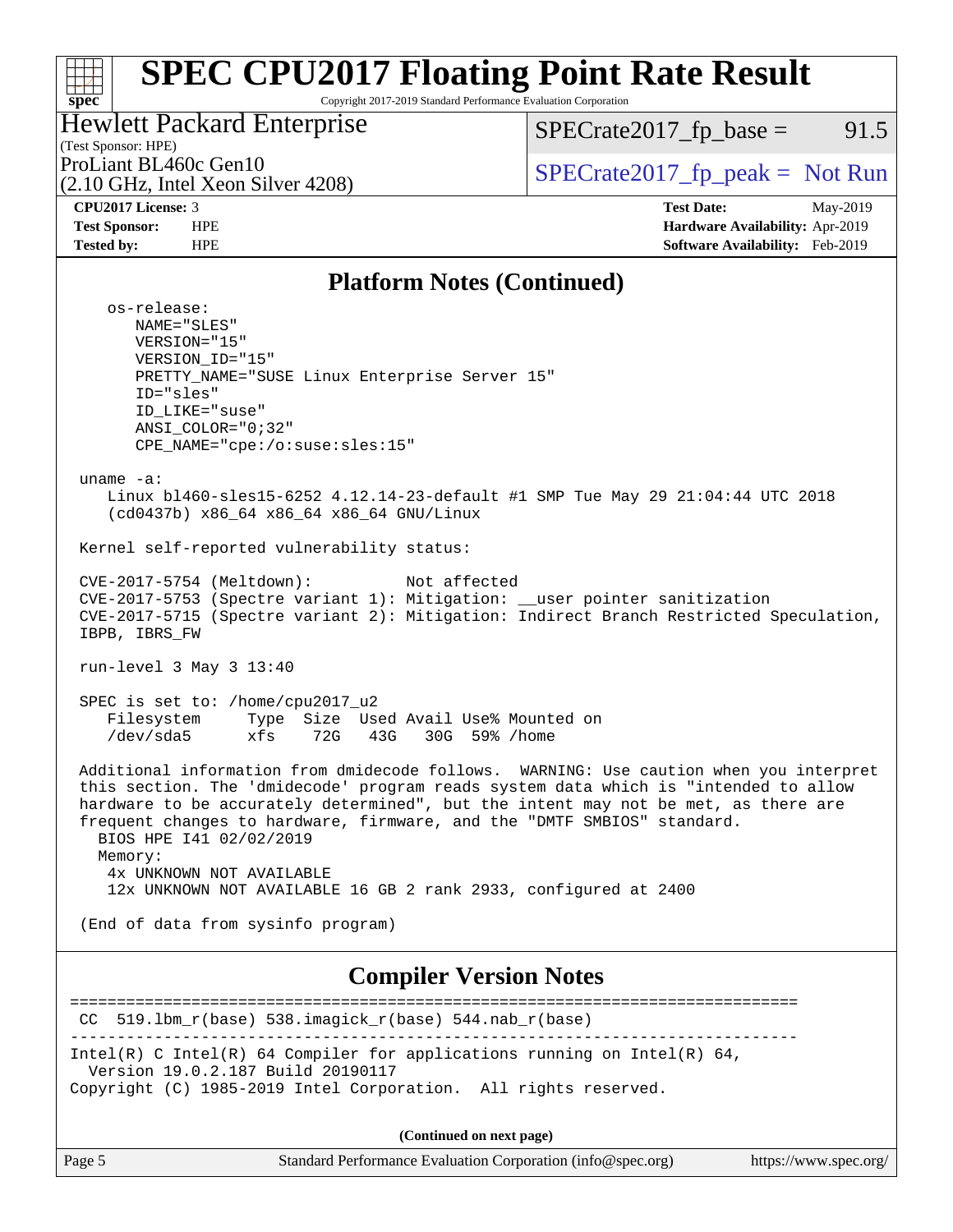### **[SPEC CPU2017 Floating Point Rate Result](http://www.spec.org/auto/cpu2017/Docs/result-fields.html#SPECCPU2017FloatingPointRateResult)** Copyright 2017-2019 Standard Performance Evaluation Corporation

### Hewlett Packard Enterprise

 $SPECTate2017_fp\_base = 91.5$ 

(Test Sponsor: HPE)

(2.10 GHz, Intel Xeon Silver 4208)

ProLiant BL460c Gen10<br>  $(2.10 \text{ GHz} \text{ Intel } \text{Xeon Silver } 4208)$  [SPECrate2017\\_fp\\_peak =](http://www.spec.org/auto/cpu2017/Docs/result-fields.html#SPECrate2017fppeak) Not Run

**[spec](http://www.spec.org/)**

**[CPU2017 License:](http://www.spec.org/auto/cpu2017/Docs/result-fields.html#CPU2017License)** 3 **[Test Date:](http://www.spec.org/auto/cpu2017/Docs/result-fields.html#TestDate)** May-2019 **[Test Sponsor:](http://www.spec.org/auto/cpu2017/Docs/result-fields.html#TestSponsor)** HPE **[Hardware Availability:](http://www.spec.org/auto/cpu2017/Docs/result-fields.html#HardwareAvailability)** Apr-2019 **[Tested by:](http://www.spec.org/auto/cpu2017/Docs/result-fields.html#Testedby)** HPE **[Software Availability:](http://www.spec.org/auto/cpu2017/Docs/result-fields.html#SoftwareAvailability)** Feb-2019

#### **[Compiler Version Notes \(Continued\)](http://www.spec.org/auto/cpu2017/Docs/result-fields.html#CompilerVersionNotes)**

| Page 6                            | Standard Performance Evaluation Corporation (info@spec.org)                                                                                                                                                                 | https://www.spec.org/ |
|-----------------------------------|-----------------------------------------------------------------------------------------------------------------------------------------------------------------------------------------------------------------------------|-----------------------|
|                                   | (Continued on next page)                                                                                                                                                                                                    |                       |
|                                   | $Intel(R)$ Fortran Intel(R) 64 Compiler for applications running on Intel(R)                                                                                                                                                |                       |
| CC                                | $521.wrf_r(base) 527.cam4_r(base)$                                                                                                                                                                                          |                       |
|                                   | Copyright (C) 1985-2019 Intel Corporation. All rights reserved.                                                                                                                                                             |                       |
|                                   | $Intel(R)$ Fortran Intel(R) 64 Compiler for applications running on Intel(R)<br>64, Version 19.0.2.187 Build 20190117                                                                                                       |                       |
|                                   | FC 503.bwaves $r(base)$ 549.fotonik3d $r(base)$ 554.roms $r(base)$                                                                                                                                                          |                       |
|                                   | 64, Version 19.0.2.187 Build 20190117<br>Copyright (C) 1985-2019 Intel Corporation. All rights reserved.<br>________________________________                                                                                |                       |
| Version 19.0.2.187 Build 20190117 | Intel(R) C Intel(R) 64 Compiler for applications running on Intel(R) 64,<br>Copyright (C) 1985-2019 Intel Corporation. All rights reserved.<br>$Intel(R)$ Fortran Intel(R) 64 Compiler for applications running on Intel(R) |                       |
| Version 19.0.2.187 Build 20190117 | Intel(R) $C++$ Intel(R) 64 Compiler for applications running on Intel(R) 64,<br>Copyright (C) 1985-2019 Intel Corporation. All rights reserved.                                                                             |                       |
| FC 507.cactuBSSN r(base)          |                                                                                                                                                                                                                             |                       |
| Version 19.0.2.187 Build 20190117 | Copyright (C) 1985-2019 Intel Corporation. All rights reserved.                                                                                                                                                             |                       |
| Version 19.0.2.187 Build 20190117 | Copyright (C) 1985-2019 Intel Corporation. All rights reserved.<br>Intel(R) C Intel(R) 64 Compiler for applications running on Intel(R) 64,                                                                                 |                       |
|                                   | Intel(R) $C++$ Intel(R) 64 Compiler for applications running on Intel(R) 64,                                                                                                                                                |                       |
|                                   | $CC$ 511.povray_r(base) 526.blender_r(base)                                                                                                                                                                                 |                       |
| Version 19.0.2.187 Build 20190117 | Copyright (C) 1985-2019 Intel Corporation. All rights reserved.                                                                                                                                                             |                       |
|                                   | Intel(R) $C++$ Intel(R) 64 Compiler for applications running on Intel(R) 64,                                                                                                                                                |                       |
|                                   | $CXXC 508.namd_r(base) 510.parest_r(base)$                                                                                                                                                                                  |                       |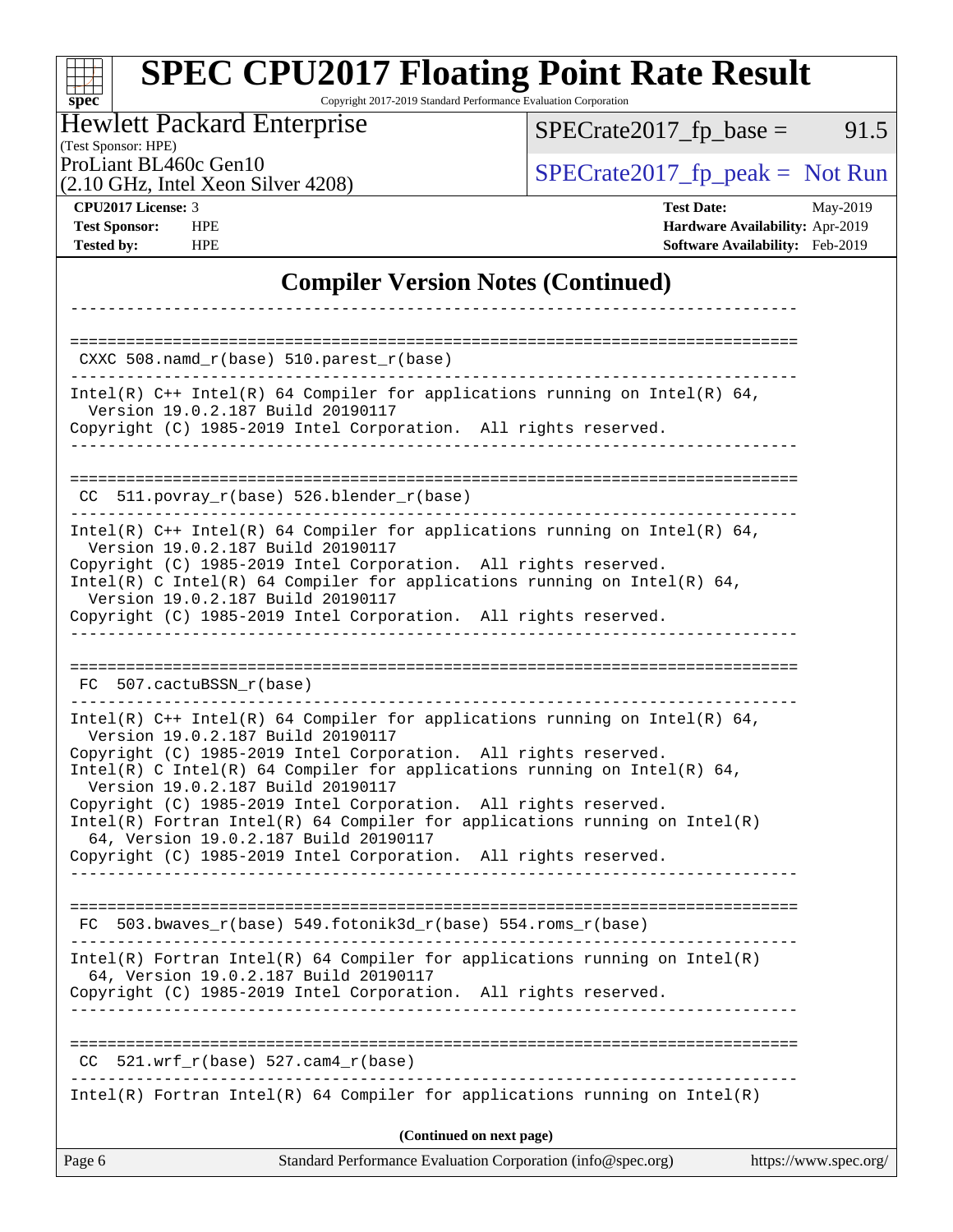# **[spec](http://www.spec.org/)**

# **[SPEC CPU2017 Floating Point Rate Result](http://www.spec.org/auto/cpu2017/Docs/result-fields.html#SPECCPU2017FloatingPointRateResult)**

Copyright 2017-2019 Standard Performance Evaluation Corporation

### Hewlett Packard Enterprise

 $SPECTate2017<sub>fp</sub> base = 91.5$ 

(Test Sponsor: HPE)

(2.10 GHz, Intel Xeon Silver 4208)

ProLiant BL460c Gen10<br>  $SPECTA 10$  [SPECrate2017\\_fp\\_peak =](http://www.spec.org/auto/cpu2017/Docs/result-fields.html#SPECrate2017fppeak) Not Run

**[CPU2017 License:](http://www.spec.org/auto/cpu2017/Docs/result-fields.html#CPU2017License)** 3 **[Test Date:](http://www.spec.org/auto/cpu2017/Docs/result-fields.html#TestDate)** May-2019 **[Test Sponsor:](http://www.spec.org/auto/cpu2017/Docs/result-fields.html#TestSponsor)** HPE **[Hardware Availability:](http://www.spec.org/auto/cpu2017/Docs/result-fields.html#HardwareAvailability)** Apr-2019 **[Tested by:](http://www.spec.org/auto/cpu2017/Docs/result-fields.html#Testedby)** HPE **[Software Availability:](http://www.spec.org/auto/cpu2017/Docs/result-fields.html#SoftwareAvailability)** Feb-2019

#### **[Compiler Version Notes \(Continued\)](http://www.spec.org/auto/cpu2017/Docs/result-fields.html#CompilerVersionNotes)**

 64, Version 19.0.2.187 Build 20190117 Copyright (C) 1985-2019 Intel Corporation. All rights reserved. Intel(R) C Intel(R) 64 Compiler for applications running on Intel(R) 64, Version 19.0.2.187 Build 20190117 Copyright (C) 1985-2019 Intel Corporation. All rights reserved. ------------------------------------------------------------------------------

## **[Base Compiler Invocation](http://www.spec.org/auto/cpu2017/Docs/result-fields.html#BaseCompilerInvocation)**

[C benchmarks](http://www.spec.org/auto/cpu2017/Docs/result-fields.html#Cbenchmarks):

[icc -m64 -std=c11](http://www.spec.org/cpu2017/results/res2019q2/cpu2017-20190514-14027.flags.html#user_CCbase_intel_icc_64bit_c11_33ee0cdaae7deeeab2a9725423ba97205ce30f63b9926c2519791662299b76a0318f32ddfffdc46587804de3178b4f9328c46fa7c2b0cd779d7a61945c91cd35)

[C++ benchmarks:](http://www.spec.org/auto/cpu2017/Docs/result-fields.html#CXXbenchmarks) [icpc -m64](http://www.spec.org/cpu2017/results/res2019q2/cpu2017-20190514-14027.flags.html#user_CXXbase_intel_icpc_64bit_4ecb2543ae3f1412ef961e0650ca070fec7b7afdcd6ed48761b84423119d1bf6bdf5cad15b44d48e7256388bc77273b966e5eb805aefd121eb22e9299b2ec9d9)

[Fortran benchmarks](http://www.spec.org/auto/cpu2017/Docs/result-fields.html#Fortranbenchmarks): [ifort -m64](http://www.spec.org/cpu2017/results/res2019q2/cpu2017-20190514-14027.flags.html#user_FCbase_intel_ifort_64bit_24f2bb282fbaeffd6157abe4f878425411749daecae9a33200eee2bee2fe76f3b89351d69a8130dd5949958ce389cf37ff59a95e7a40d588e8d3a57e0c3fd751)

[Benchmarks using both Fortran and C](http://www.spec.org/auto/cpu2017/Docs/result-fields.html#BenchmarksusingbothFortranandC): [ifort -m64](http://www.spec.org/cpu2017/results/res2019q2/cpu2017-20190514-14027.flags.html#user_CC_FCbase_intel_ifort_64bit_24f2bb282fbaeffd6157abe4f878425411749daecae9a33200eee2bee2fe76f3b89351d69a8130dd5949958ce389cf37ff59a95e7a40d588e8d3a57e0c3fd751) [icc -m64 -std=c11](http://www.spec.org/cpu2017/results/res2019q2/cpu2017-20190514-14027.flags.html#user_CC_FCbase_intel_icc_64bit_c11_33ee0cdaae7deeeab2a9725423ba97205ce30f63b9926c2519791662299b76a0318f32ddfffdc46587804de3178b4f9328c46fa7c2b0cd779d7a61945c91cd35)

[Benchmarks using both C and C++](http://www.spec.org/auto/cpu2017/Docs/result-fields.html#BenchmarksusingbothCandCXX): [icpc -m64](http://www.spec.org/cpu2017/results/res2019q2/cpu2017-20190514-14027.flags.html#user_CC_CXXbase_intel_icpc_64bit_4ecb2543ae3f1412ef961e0650ca070fec7b7afdcd6ed48761b84423119d1bf6bdf5cad15b44d48e7256388bc77273b966e5eb805aefd121eb22e9299b2ec9d9) [icc -m64 -std=c11](http://www.spec.org/cpu2017/results/res2019q2/cpu2017-20190514-14027.flags.html#user_CC_CXXbase_intel_icc_64bit_c11_33ee0cdaae7deeeab2a9725423ba97205ce30f63b9926c2519791662299b76a0318f32ddfffdc46587804de3178b4f9328c46fa7c2b0cd779d7a61945c91cd35)

[Benchmarks using Fortran, C, and C++:](http://www.spec.org/auto/cpu2017/Docs/result-fields.html#BenchmarksusingFortranCandCXX) [icpc -m64](http://www.spec.org/cpu2017/results/res2019q2/cpu2017-20190514-14027.flags.html#user_CC_CXX_FCbase_intel_icpc_64bit_4ecb2543ae3f1412ef961e0650ca070fec7b7afdcd6ed48761b84423119d1bf6bdf5cad15b44d48e7256388bc77273b966e5eb805aefd121eb22e9299b2ec9d9) [icc -m64 -std=c11](http://www.spec.org/cpu2017/results/res2019q2/cpu2017-20190514-14027.flags.html#user_CC_CXX_FCbase_intel_icc_64bit_c11_33ee0cdaae7deeeab2a9725423ba97205ce30f63b9926c2519791662299b76a0318f32ddfffdc46587804de3178b4f9328c46fa7c2b0cd779d7a61945c91cd35) [ifort -m64](http://www.spec.org/cpu2017/results/res2019q2/cpu2017-20190514-14027.flags.html#user_CC_CXX_FCbase_intel_ifort_64bit_24f2bb282fbaeffd6157abe4f878425411749daecae9a33200eee2bee2fe76f3b89351d69a8130dd5949958ce389cf37ff59a95e7a40d588e8d3a57e0c3fd751)

## **[Base Portability Flags](http://www.spec.org/auto/cpu2017/Docs/result-fields.html#BasePortabilityFlags)**

 503.bwaves\_r: [-DSPEC\\_LP64](http://www.spec.org/cpu2017/results/res2019q2/cpu2017-20190514-14027.flags.html#suite_basePORTABILITY503_bwaves_r_DSPEC_LP64) 507.cactuBSSN\_r: [-DSPEC\\_LP64](http://www.spec.org/cpu2017/results/res2019q2/cpu2017-20190514-14027.flags.html#suite_basePORTABILITY507_cactuBSSN_r_DSPEC_LP64) 508.namd\_r: [-DSPEC\\_LP64](http://www.spec.org/cpu2017/results/res2019q2/cpu2017-20190514-14027.flags.html#suite_basePORTABILITY508_namd_r_DSPEC_LP64) 510.parest\_r: [-DSPEC\\_LP64](http://www.spec.org/cpu2017/results/res2019q2/cpu2017-20190514-14027.flags.html#suite_basePORTABILITY510_parest_r_DSPEC_LP64) 511.povray\_r: [-DSPEC\\_LP64](http://www.spec.org/cpu2017/results/res2019q2/cpu2017-20190514-14027.flags.html#suite_basePORTABILITY511_povray_r_DSPEC_LP64) 519.lbm\_r: [-DSPEC\\_LP64](http://www.spec.org/cpu2017/results/res2019q2/cpu2017-20190514-14027.flags.html#suite_basePORTABILITY519_lbm_r_DSPEC_LP64) 521.wrf\_r: [-DSPEC\\_LP64](http://www.spec.org/cpu2017/results/res2019q2/cpu2017-20190514-14027.flags.html#suite_basePORTABILITY521_wrf_r_DSPEC_LP64) [-DSPEC\\_CASE\\_FLAG](http://www.spec.org/cpu2017/results/res2019q2/cpu2017-20190514-14027.flags.html#b521.wrf_r_baseCPORTABILITY_DSPEC_CASE_FLAG) [-convert big\\_endian](http://www.spec.org/cpu2017/results/res2019q2/cpu2017-20190514-14027.flags.html#user_baseFPORTABILITY521_wrf_r_convert_big_endian_c3194028bc08c63ac5d04de18c48ce6d347e4e562e8892b8bdbdc0214820426deb8554edfa529a3fb25a586e65a3d812c835984020483e7e73212c4d31a38223) 526.blender\_r: [-DSPEC\\_LP64](http://www.spec.org/cpu2017/results/res2019q2/cpu2017-20190514-14027.flags.html#suite_basePORTABILITY526_blender_r_DSPEC_LP64) [-DSPEC\\_LINUX](http://www.spec.org/cpu2017/results/res2019q2/cpu2017-20190514-14027.flags.html#b526.blender_r_baseCPORTABILITY_DSPEC_LINUX) [-funsigned-char](http://www.spec.org/cpu2017/results/res2019q2/cpu2017-20190514-14027.flags.html#user_baseCPORTABILITY526_blender_r_force_uchar_40c60f00ab013830e2dd6774aeded3ff59883ba5a1fc5fc14077f794d777847726e2a5858cbc7672e36e1b067e7e5c1d9a74f7176df07886a243d7cc18edfe67) 527.cam4\_r: [-DSPEC\\_LP64](http://www.spec.org/cpu2017/results/res2019q2/cpu2017-20190514-14027.flags.html#suite_basePORTABILITY527_cam4_r_DSPEC_LP64) [-DSPEC\\_CASE\\_FLAG](http://www.spec.org/cpu2017/results/res2019q2/cpu2017-20190514-14027.flags.html#b527.cam4_r_baseCPORTABILITY_DSPEC_CASE_FLAG) 538.imagick\_r: [-DSPEC\\_LP64](http://www.spec.org/cpu2017/results/res2019q2/cpu2017-20190514-14027.flags.html#suite_basePORTABILITY538_imagick_r_DSPEC_LP64) 544.nab\_r: [-DSPEC\\_LP64](http://www.spec.org/cpu2017/results/res2019q2/cpu2017-20190514-14027.flags.html#suite_basePORTABILITY544_nab_r_DSPEC_LP64) 549.fotonik3d\_r: [-DSPEC\\_LP64](http://www.spec.org/cpu2017/results/res2019q2/cpu2017-20190514-14027.flags.html#suite_basePORTABILITY549_fotonik3d_r_DSPEC_LP64) 554.roms\_r: [-DSPEC\\_LP64](http://www.spec.org/cpu2017/results/res2019q2/cpu2017-20190514-14027.flags.html#suite_basePORTABILITY554_roms_r_DSPEC_LP64)